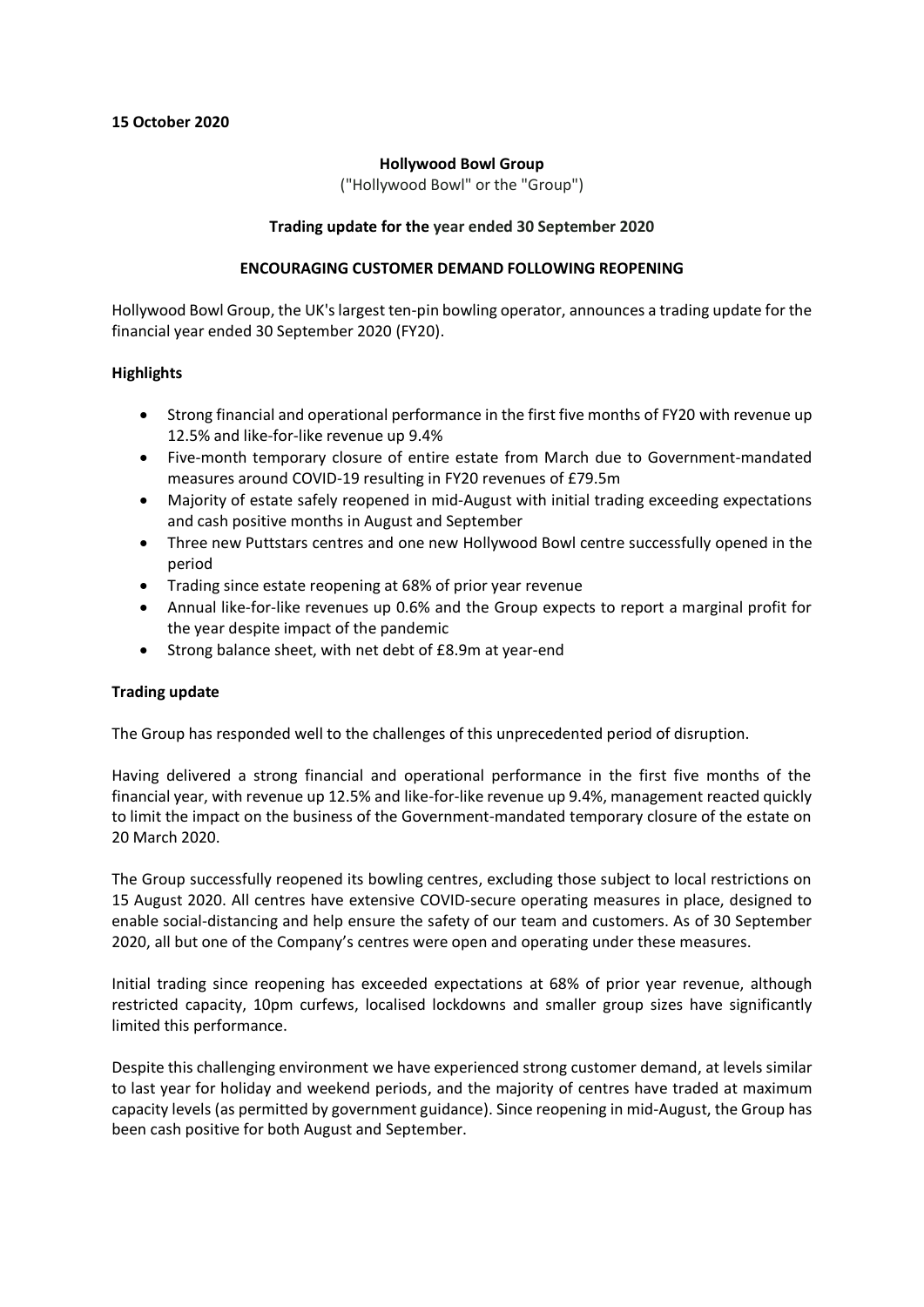Trading remains highly sensitive to the impact of further local and national Government-mandated restrictions.

The positive feedback from returning customers has been very encouraging, particularly regarding the new safety measures. The Group continues to listen closely to its customers and teams to adapt, test and trial further new operating initiatives to mitigate centre capacity restrictions, with the primary priority of ensuring customers and team members continue to feel safe. The Group intends to roll out a number of these new COVID-secure initiatives in centres before the end of 2020.

The Group is also pleased with the customer feedback and trading performance of its new mini-golf brand, Puttstars, which is also operating under the Group's social distancing and COVID operating measures. Three new Puttstars sites were successfully launched in Leeds, York and Rochdale with all trading very well and in line with our pre-COVID expectations. The Group also opened its latest new Hollywood Bowl centre in York, which is trading in line with expectations, and takes the Group's total number of bowling and Puttstars centres to 64.

The Group expects to report a 38.7% decrease in year on year revenue to £79.5m and encouragingly still deliver a marginal profit for the financial year, despite the impact of COVID-19 related Government measures.

The Group's balance sheet remains strong, with net debt of £8.9m at year-end and management continues its prudent approach to its cost base and capital expenditure.

Stephen Burns, Chief Executive of Hollywood Bowl, said:

*"I am very proud of the way our team has risen to the challenge of creating a safe environment which allows our customers to still enjoy the same fun filled experiences with us. The strong demand for bookings is very encouraging and the feedback we have received on our new COVID-secure operations has been excellent. We continue to explore new ways of working to increase our capacity at peak times whilst maintaining a safe and compliant environment.* 

*"Despite the ongoing uncertainty presented by the potential for local restrictions, we remain confident in the continued demand for a family focused, value for money and enjoyable experience. Our centre teams look forward to continuing to provide our unique entertainment experience safely for our customers."*

**Enquiries:**

**Hollywood Bowl Group** Stephen Burns, Chief Executive Laurence Keen, Chief Financial Officer Mat Hart, Chief Marketing and Technology Officer

**Tulchan Communications** James Macey White Elizabeth Snow Amber Ahluwalia

via Tulchan Communications

+44 (0) 207 353 4200